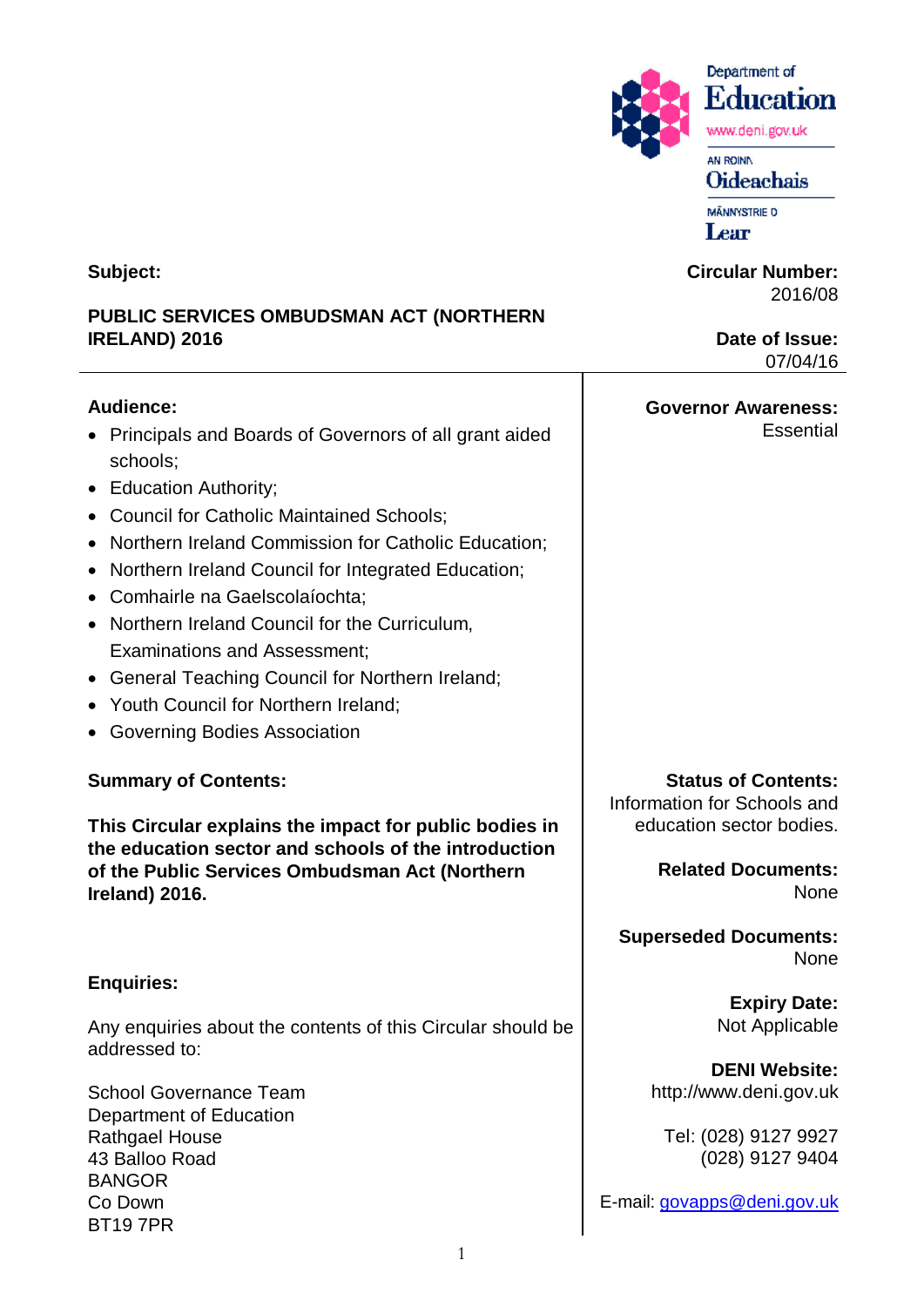# **PUBLIC SERVICES OMBUDSMAN ACT (NORTHERN IRELAND) 2016**

- 1. The Public Services Ombudsman Act (Northern Ireland) 2016 has completed its Final Stage in the Assembly and has received Royal Assent. Its main powers come into effect on 1 April 2016 and, at that point, The Ombudsman (Northern Ireland) Order 1996 and The Commissioner for Complaints (Northern Ireland) Order 1996 will be repealed and the two offices established under those Orders – the Assembly Ombudsman for Northern Ireland and Northern Ireland Commissioner for Complaints - will cease to exist and will be replaced by a single statutory office of Northern Ireland Public Services Ombudsman (NIPSO).
- 2. The new Act provides for a number of important additional powers for the new NIPSO as well as changes to remit and reporting arrangements. These will impact on all government departments as well as most public sector organisations including those in the education sector.
- 3. The key changes arising from the Public Services Ombudsman Act 2016 can be summarised as follows:
	- a. All listed authorities will be legally required to give a complainant written notice that the organisation's internal complaints process has been exhausted, that the complainant may refer the matter to the NIPSO if he/she remains dissatisfied, of the time limit for making such a referral and how to contact the NIPSO;
	- b. There will no longer be a requirement for complainants to obtain MLA sponsorship in order to bring a complaint;
	- c. Complainants must bring their complaint to NIPSO within six months of completion of the internal complaints process but the NIPSO may investigate a late complaint if there are special circumstances that would make it proper to do so;
	- d. NIPSO will not investigate complaints about employment matters;
	- e. NIPSO will have jurisdiction to investigate complaints of maladministration about commercial and contractual matters;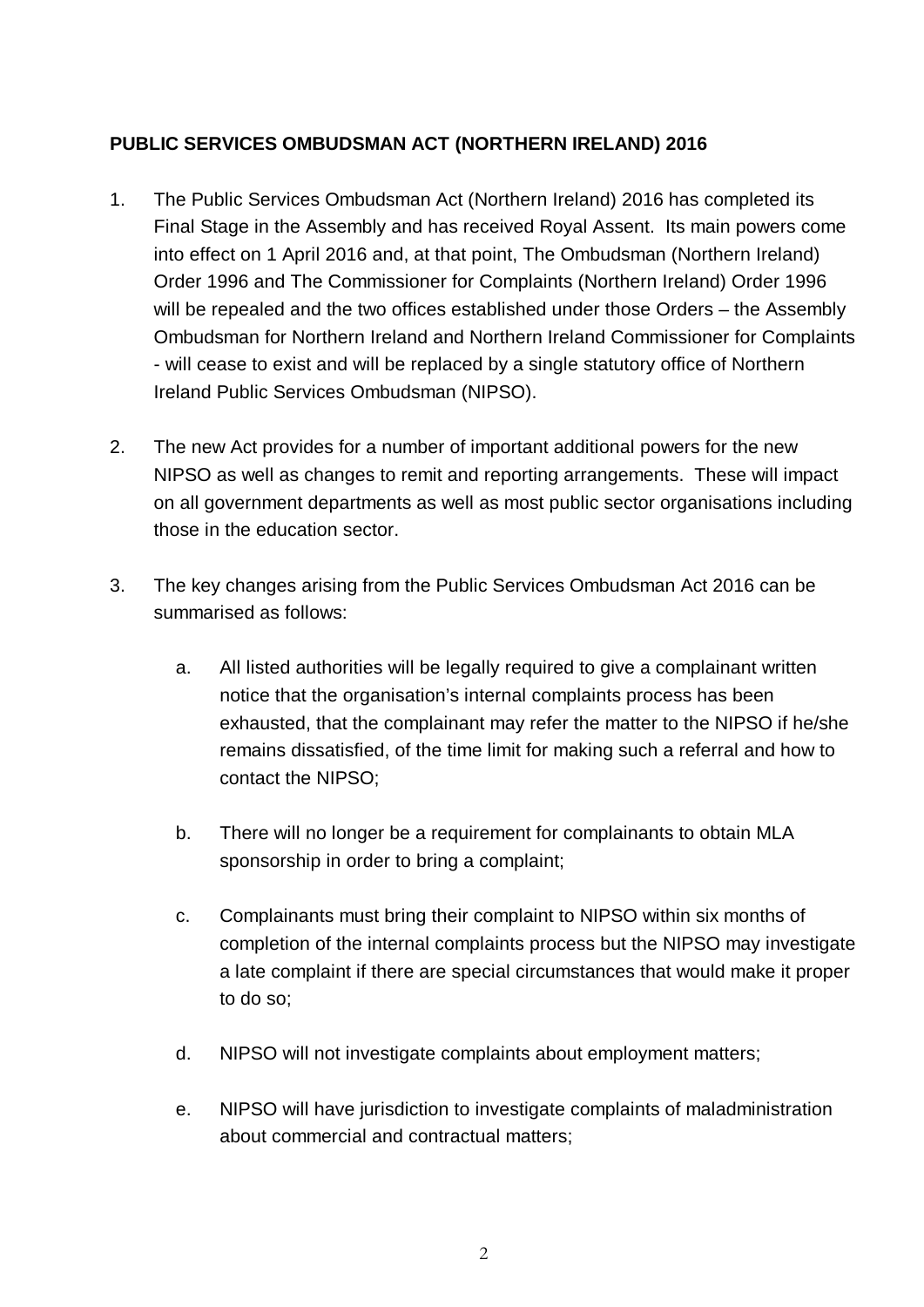- f. NIPSO will have jurisdiction to investigate complaints about the Northern Ireland Audit Office (NIAO) and the Assembly Commission;
- g. The person appointed as NIPSO will automatically become the Northern Ireland Judicial Appointments Ombudsman;
- h. NIPSO will, from 1 April 2018, have the power to investigate an issue on his/her own initiative without first receiving a complaint;
- i. NIPSO will be able to investigate complaints about Further Education institutions and Queens University / University of Ulster (from 1 October 2016) and the Boards of Governors of grant aided schools (from 1 April 2017);
- j. NIPSO will have a complaints standard authority role and will work with each sector to develop standard complaints handling procedures. A commencement date for these provisions has not been fixed;
- k. Where NIPSO finds maladministration and injustice, a complainant will be able to seek damages (unlimited) in the County Court; and
- l. The NIPSO may make a special report to the Assembly where he or she finds maladministration and injustice, and that injustice has not been remedied.
- 4. Schedule 3 of the Act contains a list of public bodies that will fall within the NIPSO's remit, these are known as 'listed authorities'. For the purposes of the Act the following bodies in the education sector are listed authorities:
	- The Board of Governors of a grant aided school;
	- The Council for Catholic Maintained Schools:
	- The Education Authority;
	- The General Teaching Council for Northern Ireland;
	- Northern Ireland Council for the Curriculum, Examinations and Assessment;
	- The Youth Council for Northern Ireland.
- 5. NIPSO's powers in relation to the listed authorities set out in paragraph 4 above come into operation on 1 April 2016 with the exception of those relating to the Board of Governors of a grant aided schools which come into effect on 1 April 2017.